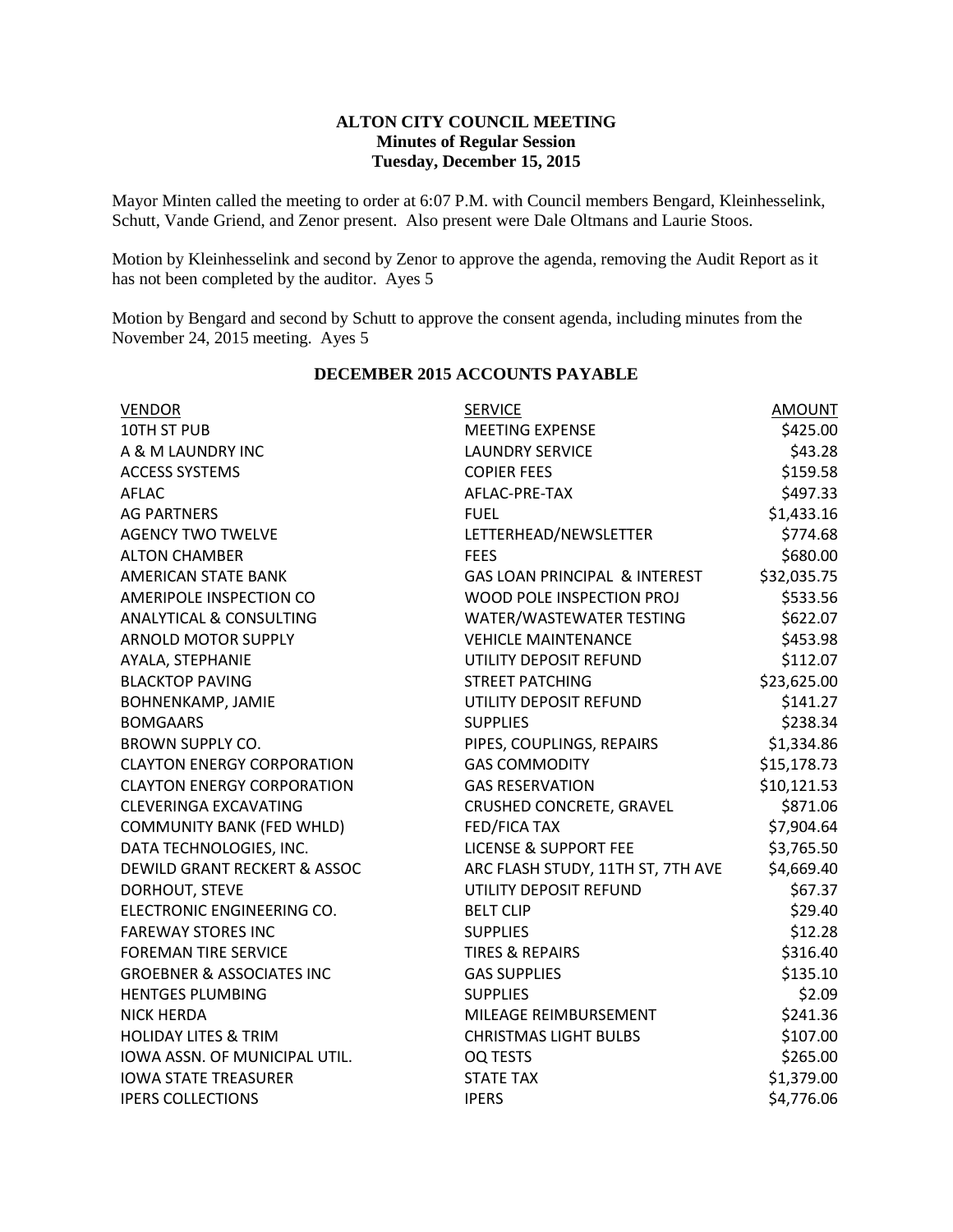| <b>JELLEMA CONSTRUCTION</b>                | <b>HOEVEN DR REPAIRS</b>           | \$1,022.92   |
|--------------------------------------------|------------------------------------|--------------|
| KLAY, VELDHUIZEN, BINDNER, DEJONG          | <b>LEGAL FEES</b>                  | \$1,387.00   |
| <b>KRIZ DAVIS</b>                          | <b>TOOLS</b>                       | \$107.05     |
| LAMMERS, MATTHEW                           | <b>GAS REBATE</b>                  | \$25.00      |
| <b>MARVIN SCHOLTEN</b>                     | <b>CONDITIONER</b>                 | \$141.00     |
| <b>MATHESON TRI-GAS INC</b>                | <b>OXYGEN</b>                      | \$25.60      |
| <b>METERING &amp; TECHNOLOGY SOLUTIONS</b> | <b>GAS METERS</b>                  | \$9,164.40   |
| MID SIOUX OPPORTUNITY                      | PROJECT SHARE                      | \$20.00      |
| <b>MIDAMERICAN ENERGY</b>                  | <b>LIGHTS</b>                      | \$149.31     |
| MIKE'S WELDING & REPAIR                    | BEARINGS, WEAR EDGE, PARTS         | \$511.80     |
| <b>MISSOURI RIVER ENERGY SERVICES</b>      | <b>ELECTRIC</b>                    | \$41,937.59  |
| MOORE MEDICAL LLC                          | <b>AMBULANCE SUPPLIES</b>          | \$502.92     |
| <b>MOUW MOTOR</b>                          | OIL CHANGE, INSPECTION             | \$282.44     |
| <b>MUNICIPAL UTIL-BILLS</b>                | <b>UTILITIES</b>                   | \$1,138.01   |
| NEAL CHASE LUMBER CO                       | <b>CHAINS</b>                      | \$891.46     |
| O C AREA HEALTH FOUNDATION                 | <b>CONTRIBUTION - NURSING HOME</b> | \$12,000.00  |
| <b>OLDENKAMP DETAIL</b>                    | UTILITY DEPOSIT REFUND             | \$9.98       |
| ORANGE CITY MUNICIPAL UTILITIES            | <b>BULK WATER</b>                  | \$4,578.09   |
| ORANGE CITY HEALTH SYSTEM                  | PARAMEDIC ASSISTS                  | \$250.00     |
| ORANGE CITY SANITATION                     | <b>GARBAGE HAULING</b>             | \$6,288.90   |
| <b>PAYROLL</b>                             | PAYROLL CHECKS ON 11/30/2015       | \$24,896.27  |
| PERKINS OFFICE SOLUTIONS                   | <b>OFFICE SUPPLIES</b>             | \$382.74     |
| R & J WELDING AND DESIGN                   | <b>HAND RAIL</b>                   | \$171.97     |
| RECORD MANAGEMENT INC                      | <b>DOCUMENT SHREDDING</b>          | \$59.00      |
| <b>MIKE SCHNURR</b>                        | <b>GAS REBATE</b>                  | \$550.00     |
| <b>SIOUX COUNTY AUDITOR</b>                | <b>2015 CITY ELECTION</b>          | \$1,611.58   |
| <b>SIOUX COUNTY RECORDER</b>               | <b>RECORDING FEES</b>              | \$90.00      |
| SIOUXLAND PRESS                            | <b>PUBLICATIONS</b>                | \$464.60     |
| <b>SPIREWORKS CREATIVE</b>                 | <b>WEBSITE MANAGEMENT</b>          | \$200.00     |
| T & L TOOLS                                | <b>TOOLS</b>                       | \$118.05     |
| TOWN & COUNTRY IMPLEMENT                   | <b>EQUIPMENT REPAIRS</b>           | \$65.00      |
| TREASURER - STATE OF IOWA                  | <b>SALES TAX</b>                   | \$2,944.00   |
| TRITECH EMERGENCY SYSTEMS INC              | <b>RESCUE BILLING</b>              | \$82.50      |
| U S CELLULAR                               | <b>CELL PHONES</b>                 | \$250.22     |
| <b>USA BLUE BOOK</b>                       | <b>COLORIMETER</b>                 | \$507.46     |
| UTILITY EQUIPMENT CO.                      | <b>CURB BOX</b>                    | \$60.28      |
| VAN ES, FRANK                              | <b>BUILDING LEASE</b>              | \$4,500.00   |
| VAN MAANEN'S RADIO SHACK                   | <b>COMPUTER SERVICE, TRAY</b>      | \$156.23     |
| VAN WERT INC.                              | <b>ELECTRIC METERS</b>             | \$1,391.00   |
| <b>VAN WYK CONCRETE</b>                    | <b>CURB - CAMBIER ADDITION</b>     | \$491.76     |
| <b>CHARLIE VASELAAR</b>                    | <b>GAS REBATE</b>                  | \$200.00     |
| <b>VISA</b>                                | SUPPLIES, TRAVEL & TRAINING        | \$346.05     |
| <b>WALLACE CASWELL INC</b>                 | REMOVE/REPLACE VALVES              | \$8,970.00   |
| WELLMARK BLUE CROSS/BLUE SHIELD            | <b>GROUP INSURANCE</b>             | \$7,189.12   |
| <b>WESCO DISTRIBUTION, INC.</b>            | METER SOCKET, CONNECTORS           | \$1,251.90   |
| <b>WEST IOWA TELEPHONE</b>                 | TELEPHONE, FAX, INTERNET           | \$544.32     |
| <b>TOTAL ACCOUNTS PAYABLE CHECKS</b>       |                                    | \$250,879.37 |